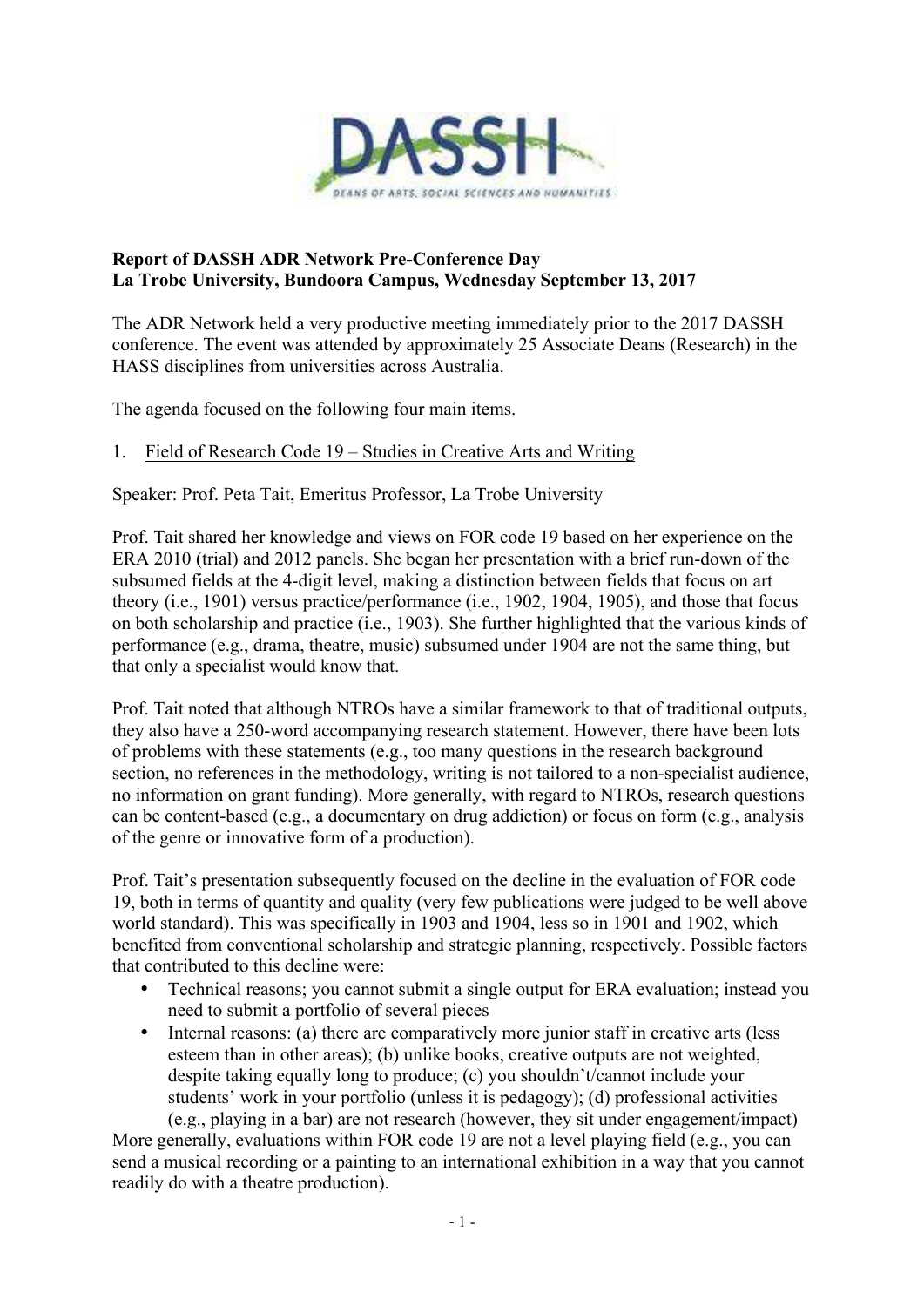The final part of Prof. Tait's presentation centred on the issue of what can be done about the decline in the evaluation of FOR code 19. Specifically:

- The 250-word statements need to be refined
- There is a need for disciplinary experts, especially at the 4-digit level
- Group portfolios strategically (e.g., thematically, chronologically)
- Ensure the presentation of NTROs is physically pleasing
- Be sure to include grants such as Arts Grants and esteem factors<sup>1</sup>

## 2. Engaging with industry partners, philanthropic organisations and private entrepreneurs

Conversation with Prof. John Fitzgerald, Swinburne University of Technology

Prof. John Fitzgerald introduced and led an open discussion on Impact and Engagement informed by his role as President of the Australian Academy of the Humanities. Issues discussed included:

- The case study model used in the recent ERA pilot works well for HASS
- Engagement metrics need to be comparable across disciplines. These metrics serve STEM well, but less so for HASS. Thus, such metrics need to be produced and argued for HASS (e.g., audience attendance, HASS scholars who sit on boards and influence policy).
- On OECD tables Australia punches above its weight on research but well below on industry engagement and commercialised outcomes; however, there is no evidence for a link between metrics around engagement and translation of outcomes.
- Philanthropic dollars are currently not included in Engagement because they are regarded as insignificant; however, that is exactly why they should be counted so as to encourage behavioural change.
- Relatedly, a stronger case could be made for philanthropy because it is critically important in the translation of pure research to commercial outcomes, more so than industry engagement (in the US industry engagement is around 6% and philanthropy around 30%). HASS does quite well with the philanthropic dollar.
- In-kind contributions are not counted, because they are easy to game, but they are an important indicator of engagement, especially in HASS. We should continue to push for their inclusion.
- End-users are poorly defined (e.g., researchers/educators in the tertiary sector and clinical practitioners are excluded, but these are important end users for Education and Sociology/Health research).
- Success with engagement comes from interdisciplinary projects which require HASS and STEM to work together; however, this is difficult to reconcile with the silo / FOR code based structure of ERA.
- The scoring system for both Impact and Engagement (i.e.,  $1 =$  limited;  $2 =$  emerging;  $3 =$  mature) is very limited.
- There appears to be little correlation between ERA scores and Impact & Engagement scores.
- This fits with the distinction between excellence cohorts and impact cohorts at institutions and suggests that it is not just about translating excellent research but rather that it is different people who are doing the engagement.

<u> 1989 - Johann Stoff, fransk politik (d. 1989)</u>

<sup>&</sup>lt;sup>1</sup> But N.B. ERA 2018 draft guidelines indicate the exclusion of esteem factors from the assessment.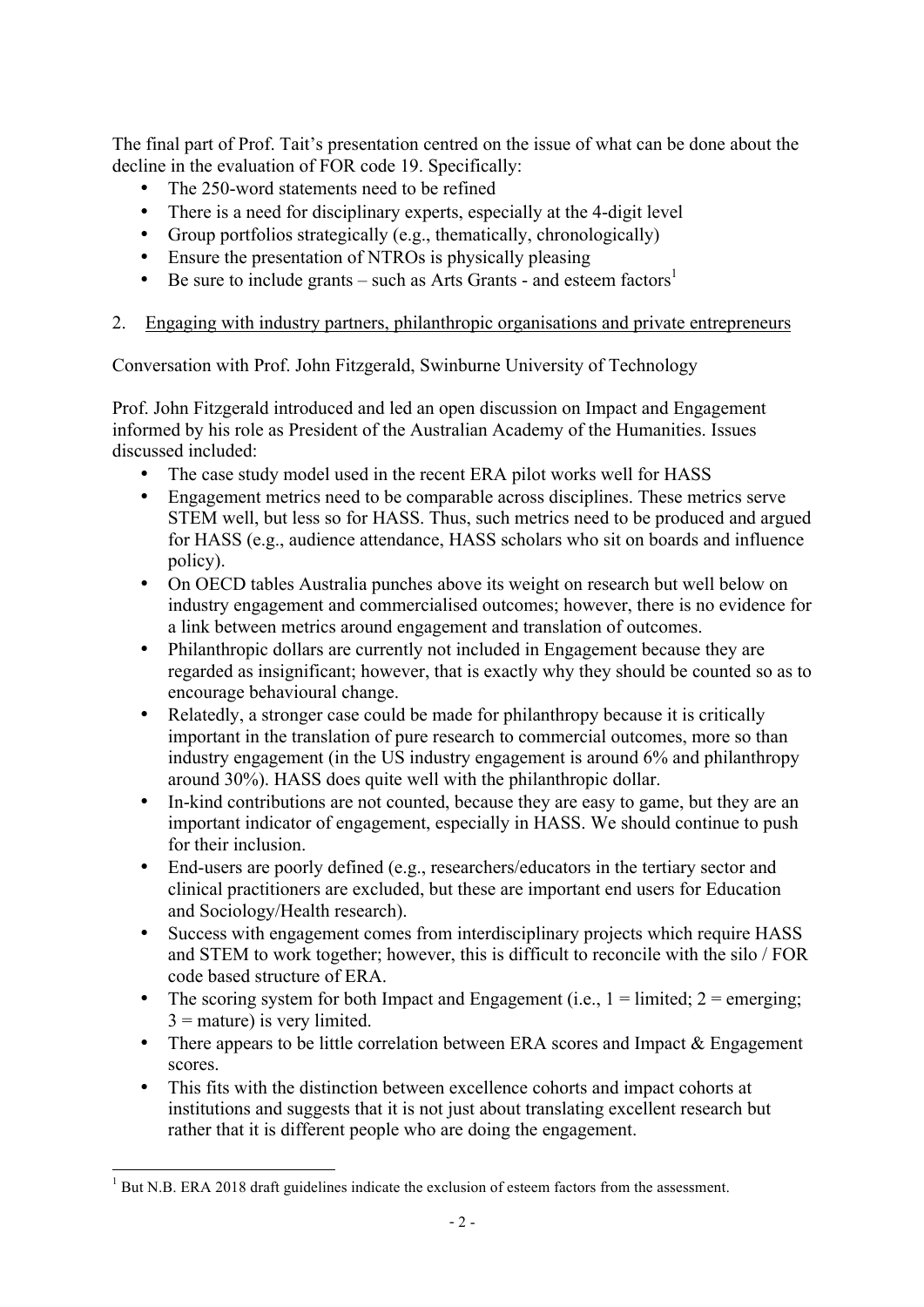- There are great opportunities for HASS in service industries, NGOs, etc.; this creates career paths, but these forms of engagement, and the work put into establishing and maintaining partnerships need to be recognised in workloads.
- Industry engagement requires that researchers take the perspective of the industry partner (e.g., how can the partner benefit from your research?).
- HASS has the responsibility to put metrics in place that can capture engagement on a daily basis, including by academics (e.g., press release).
- HDR training needs to include the provision of skills to embark on alternative pathways to engage with industry.
- 3. Contract cheating: Educational integrity and research integrity

Speaker: A/Prof. Cath Ellis, University of New South Wales

This session was held jointly with the ADLT Network.

A/Prof. Ellis began her presentation by dividing academic integrity into education integrity on the one hand and research integrity on the other hand. The former pertains to undergraduate and postgraduate courses, whereas the latter pertains to HDR students and researchers. HASS focuses predominantly on educational integrity (e.g., plagiarism), whereas STEM focuses predominantly on research integrity.

A/Prof. Ellis then defined the main concept of her presentation, contract cheating as procuring a third party to produce academic work, usually assessable, for submission. This could involve a financial transaction, or even a sexual one. A/Prof. Ellis next described the findings of her OLT funded survey on contract cheating which was conducted in a very large sample of staff and students across 8 universities. Some of the main findings were:

- 6% of students engage in contract cheating; these are mostly male, international, engineering students
- Other important factors that contribute to contract cheating are: (a) language other than English, (b) dissatisfaction with the learning environment, and (c) opportunities to cheat
- Only 13% of students paid for contract cheating
- There is a lot of exam cheating (proxy sitting at invigilated exams), which is not due to cultural differences
- Essays can be purchased from websites such as Essay Shark; the average price for an 8-page undergraduate assignment with a 7-day turn-around is +/- US\$150; all transactions occur via the internet
- Although pricey, it is cheaper for a student to pay for an essay than to repeat the subject
- Producing essays is a lucrative business for writers, who often reside in developing countries and can make more money that way than in the public service
- Among the Field of Education Codes, the hotspots for purchasing essays were business and social sciences
- Staff and students differed in their concerns about contract cheating
- HDR students also engage in contract cheating; all aspects of the thesis are being contract cheated, including purchasing one or more thesis chapters (or even an entire thesis), draft doctoral proposals, ethics applications, outsourcing data collection as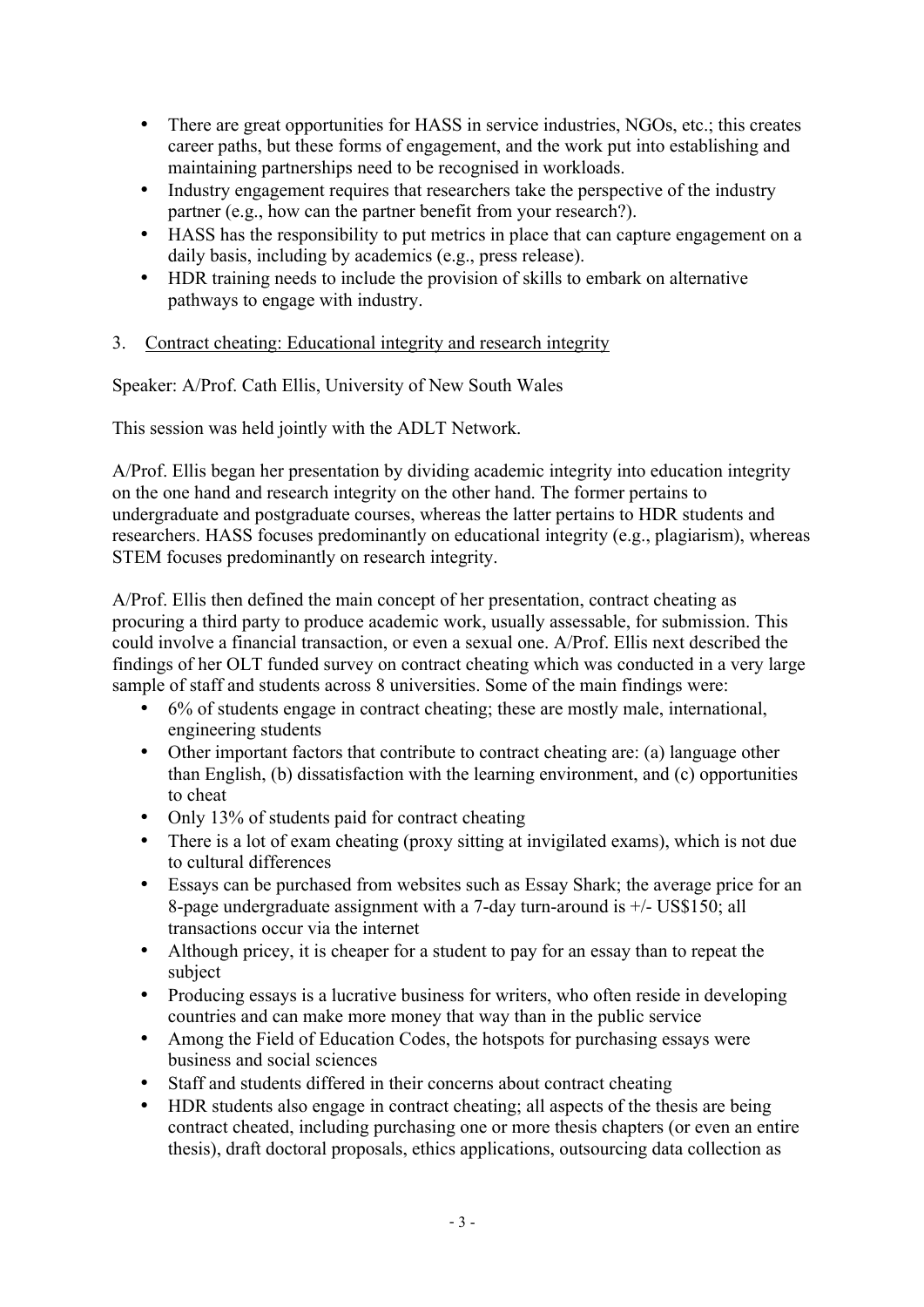well as fabricating and falsifying data; this raises serious issues around ethics and privacy

- HDR students are under pressure to complete and staff are under pressure to take on more students; these conditions add to the risk of contract cheating – including to supervisors whose data and reputations could be damaged by, for example, students sending confidential project data to an external site to have it analysed or written up
- Responsibility rests with HDR supervisors to make sure students are aware of the risks of contract cheating; students often see it as a victimless crime and need to be educated about the risks to their peers, the institution and the public
- Contract cheating is contagious and therefore needs to be nipped in the bud; student counselling needs to be tailored to one-off versus repeat offenders
- Universities need to be vigilant about contract cheating; it is a sector-wide problem

# 4. Quality of Non-traditional Research Outputs – open discussion

Chair: Prof. Alan McKee, University of Technology Sydney

Prof. McKee put forward a proposal to run a Delphi panel survey of researchers and research leaders involved in assessing NTROs. His rationale for this proposed DASSH project is that FOR code 19 is the only one in which the average score has gone down in each ERA round. The survey would target the key types of NTROs (creative arts, entertainment, design, architecture, journalism) and focus on two key questions: (1) can bad art be good academic research, and (2) can the distribution venue be used as a proxy for the quality of academic research. An advisory group from key stakeholders (DASSH, Council of Deans of Creative Arts, ARC College of Experts, ERA panels) would be approached to prepare a list of Delphi panel members to be surveyed. In terms of outcomes, the survey would provide insight into how the quality of NTROs is determined (i.e., criteria used to judge the quality of NTROs).

The ADR Network supports this project. Prof. McKee will put it forward to the DASSH Board.

The ensuing discussion among the Network members focused on the following issues:

- Retrofitting research onto creative practice
- Problem with exegesis driving creative work
- Venue is a broad concept
- There are other NTROs beside art, e.g., reports; relatedly, what might be a proxy in design; there are different NTROs in different disciplines; do the criteria for art works transfer to other outputs in areas such as design and architecture?
- Survey as many people as possible who assess NTROs to better understand how decisions about research quality are made in Australia
- Additional questions to include in the survey could be the following
	- o What works as a 250-word accompanying statement?
	- o Was there any external funding?
	- o Was it reviewed?
	- o What was the afterlife of the work did it get an award, were there invitations for additional opportunities?
	- o Did it generate disciplinary or other responses?
	- o Did it change the discipline in any way?
	- o Does there need to be a clear research statement?